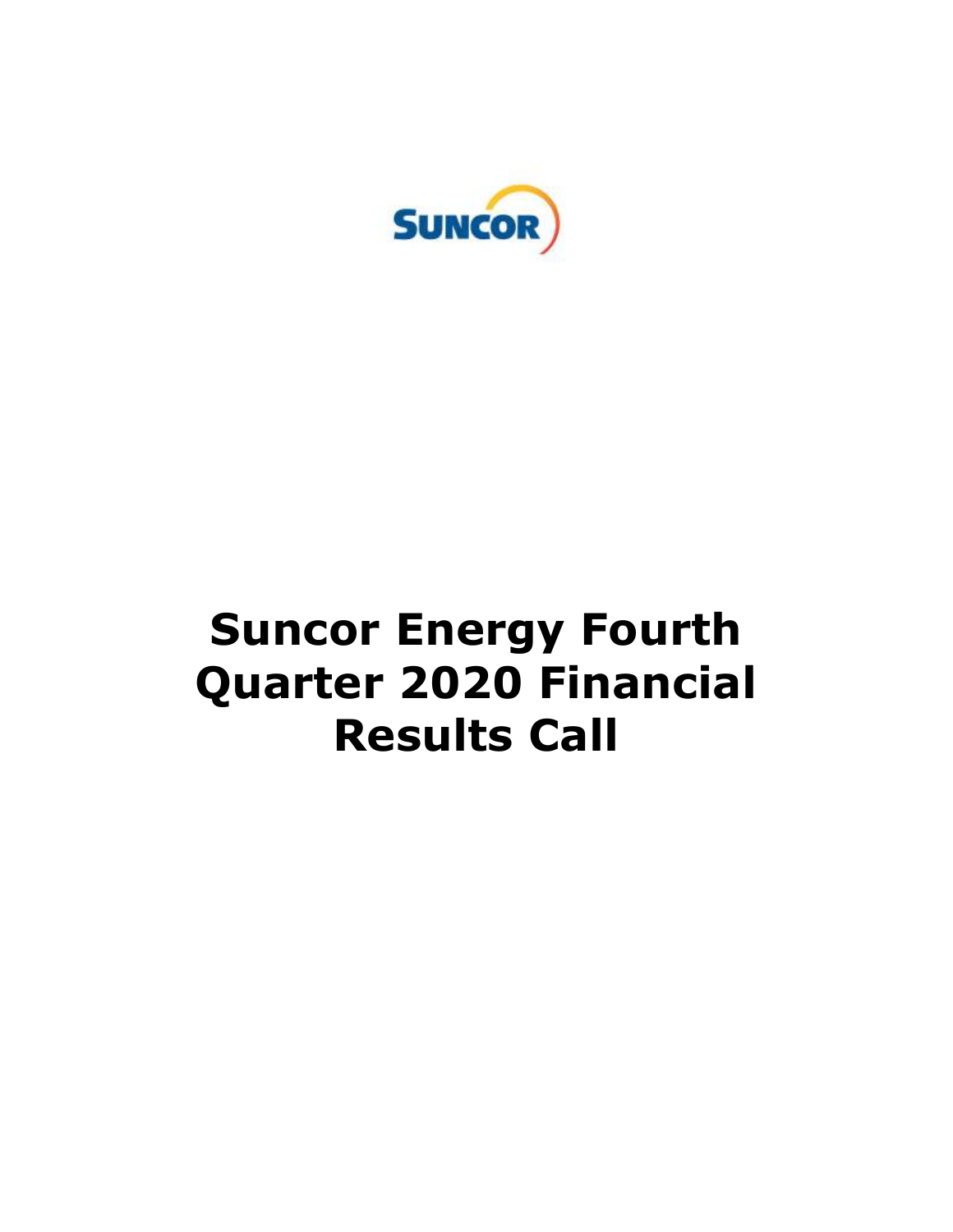**Operator:** Ladies and gentlemen, thank you for standing by and welcome to Suncor Energy Fourth Quarter 2020 Financial Results Call. At this time all participant lines are in a listen-only mode. After the speakers' presentation, there will be a question and answer session. (Operator Instructions). I would now like to hand the conference over to your speaker today, Trevor Bell, Vice President of Investor Relations. Thank you. Please go ahead, sir.

# Trevor Bell  *Vice President of Investor Relations, Suncor Energy Inc.*  **Introduction**

 Thank you, operator, and good morning everyone. Welcome to Suncor's fourth quarter earnings call. With me this morning are Mark Little, President and Chief Executive Officer; and Alister Cowan, Chief Financial Officer. Please note that today's comments contain forward-looking information. The actual results may differ materially from the expected results because of various risk factors and assumptions that are described in our fourth quarter earnings release, as well as in our Annual Information Form. And both of those are available on SEDAR, EDGAR and our website, [suncor.com](https://suncor.com).

 Certain financial measures referred to in these comments are not prescribed by Canadian GAAP. For a description of these financial measures, please see our fourth quarter earnings release. Following formal remarks, we'll open up the call to questions.

Now, I'll hand it over to Mark for his comments.

## **Opening Remarks**  Mark Little  *President & Chief Executive Officer, Suncor Energy Inc.*

Good morning and thanks for joining us.

 During the third quarter call at the end of October, I noted that the recent operational performance did not reflect our focus on operational excellence. We committed to operate our assets safely and reliably. While I'll discuss reliability a little later, in the spirit of our value of safety above all else, I wanted to address safety first and the recent incidents at our two sites.

 In a matter of weeks, we've had two tragic safety incidents in which three of our contractors lost their lives – Taylor Dawe, Leslie Miller, and Patrick Poitras. After the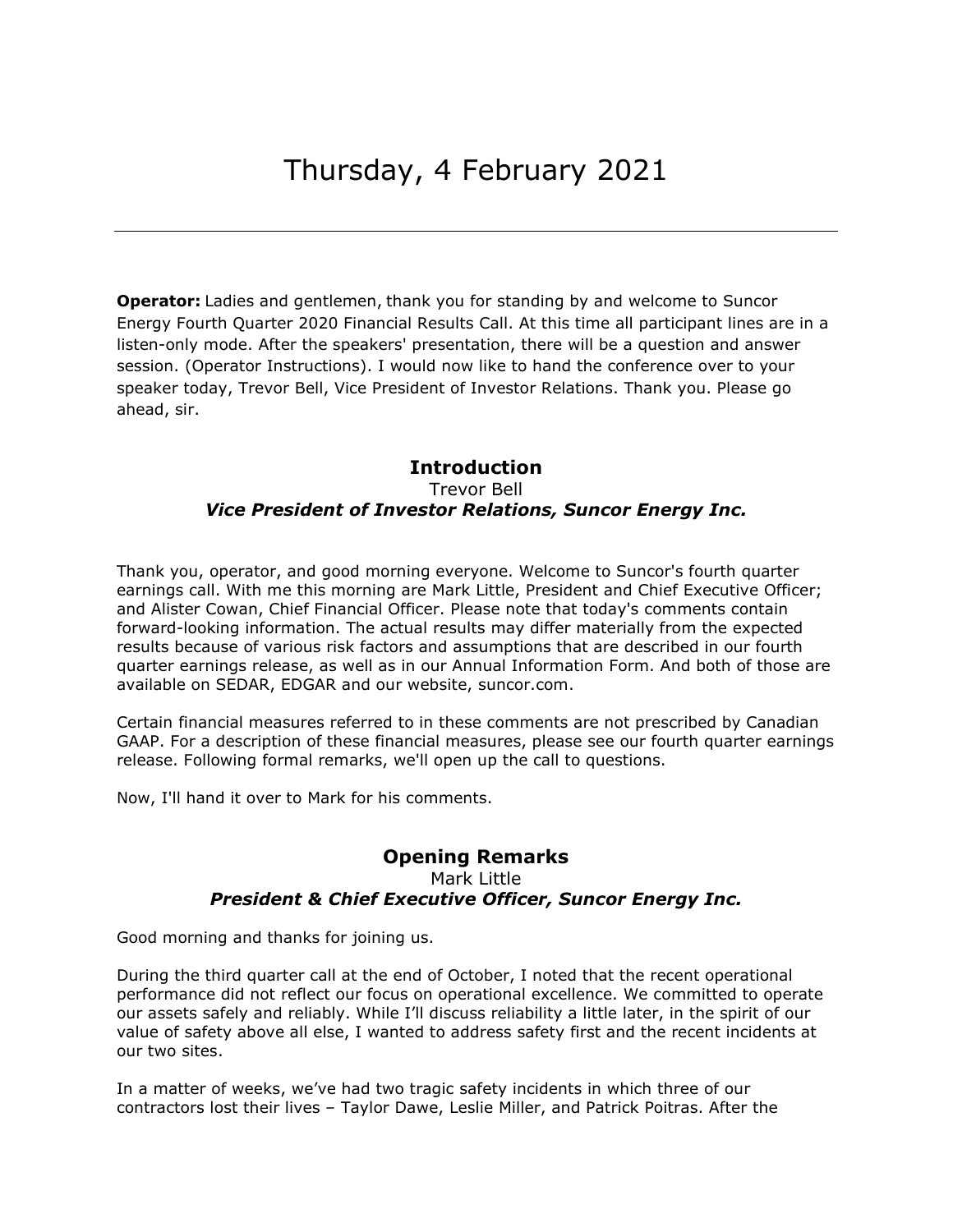incidents, I met with the people involved in the operations, and those involved in the response and recovery efforts. Suncor leadership has also engaged with the families. As devastating as this has been for all of us, I can't even comprehend how difficult this is on the families and loved ones – people whose lives are changed forever. And I'll tell ya, on behalf of myself and the Suncor leadership team, our heartfelt condolences, and thoughts and prayers go out to Taylor, Leslie and Patrick's families, friends, and co-workers.

 We're gravely concerned about the tragic events, which occurred despite Suncor's commitment to a strong safety culture and safety standards, protocols, and practices. This performance is unacceptable to us, and our employees, and our contractors, and our shareholders. We expect better of ourselves.

 The executive leadership team and I are committed to making sure we have a safe workplace, so we've taken action with the following measures:

- We're investigating to understand how these incidents occurred and most importantly, what must be done to prevent them from ever happening again. Our investigations are rigorous. We'll work closely with our contractor organizations and implement the changes required.
- We have initiated a third-party review of our safety procedures, and specifically in the mining area where these incidents occurred. This is expected to be completed by the end of the first quarter.
- Our executive team has met with the Suncor senior leaders from across the entire organization to review the incidents, discuss the concerns, and recommit to our safety journey. This is a critical part of our focus on Operational Excellence.
- And we've also held a series of safety stand downs across the company to refocus and recommit ourselves to an injury free workplace and caring for each other. The most recent one, we just held on Monday this week, in which over 6000 of our personnel attended.
- We are committed to safety and a safe workplace and insist that every employee and contractor share this commitment. Let me assure you, we are taking all appropriate actions to ensure safe and reliable operations of all of our assets. As we stated in our values, it's safety above all else.

 I would ask that you join me in taking a brief moment of silence to remember Taylor, Leslie, and Patrick.

#### *[Pause in call]*

#### Thank you.

 I would now like to change gears and talk about Suncor's fourth quarter results, which clearly demonstrate the value of our physically integrated model. We delivered strong operational results, reflecting reliable performance across our assets. We achieved 95% utilization in the Downstream – an industry best that outpaced Canadian peers by almost 20%. Throughout the volatility of 2020, our Downstream business continued to outperform its peers – demonstrating the global access and competitiveness of our asset base, and the benefits of integration with our connection to the customer.

 As we indicated on our last quarterly call, we completed the work at Base Plant and made the tough decision to take a maintenance outage at Firebag to address some operational issues and complete the debottleneck of the facility. While this created variability in the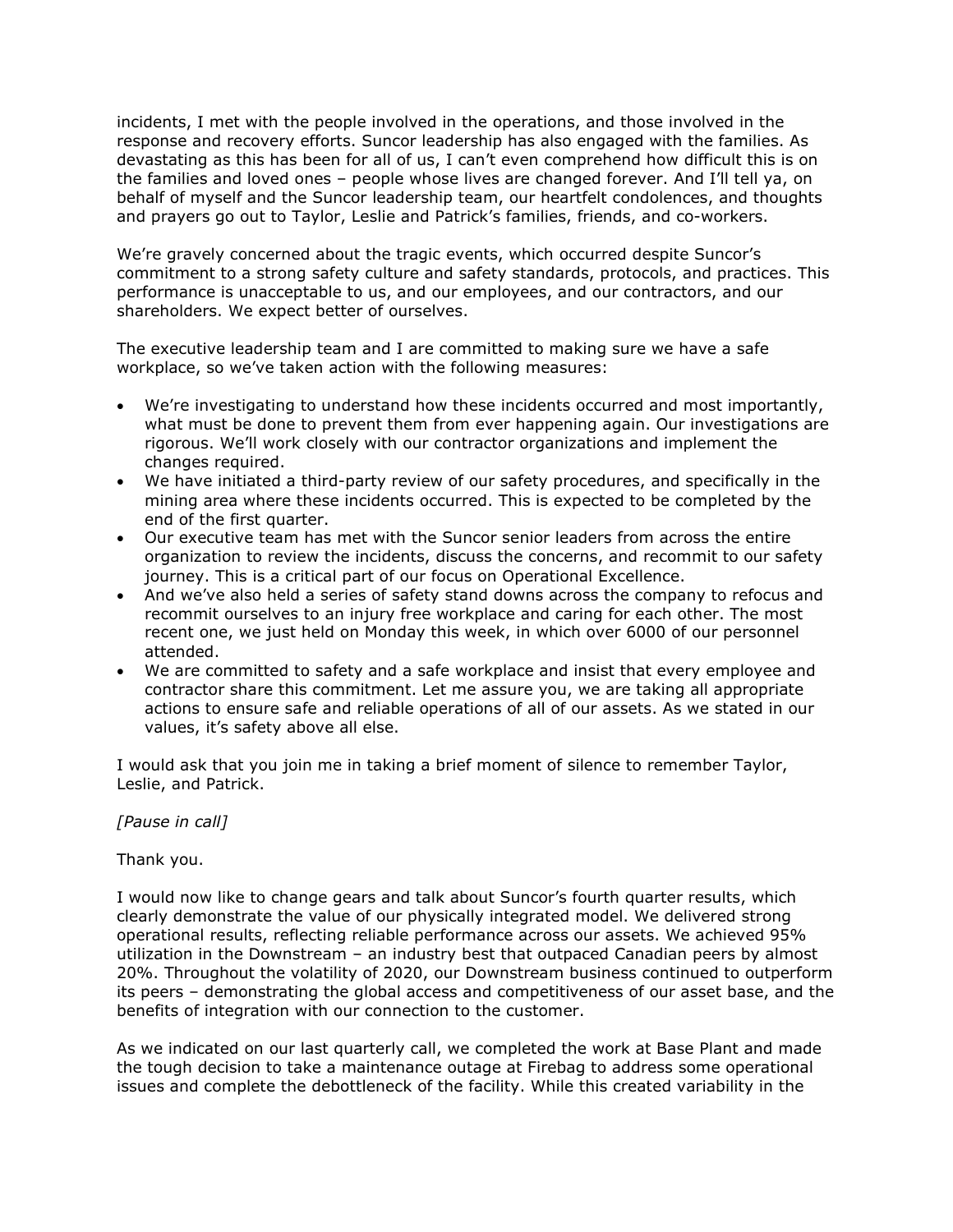fourth quarter – the average performance was quite strong with our upstream business producing 769,000 bbls/d, despite completing this significant maintenance in October.

 Combined, the Base Plant and Syncrude upgraders produced over 514,000 bbls/d of synthetic crude oil – the second-best quarterly synthetic production in our history, supporting our continued value over volume strategy, and maximizing the value of each barrel.

 Oil Sands Base Plant achieved 91% utilization, despite the maintenance which concluded in October.

October.<br>Syncrude also had an excellent quarter with 101% utilization and cash costs of almost \$28/bbl, one of the lowest unit quarters in some time.

 As planned, Fort Hills recorded over 62,000 bbls/d of production, net to Suncor, as the second train ramped up, with continued focus on cost discipline. Our current guidance reflects average gross production of 120-130 kbpd for the first half of 2021, ramping to full rates by the end of the year.

 I believe a better indication of our solid performance though, is the production volumes for the two-month period from November and December, once maintenance activities were completed. During this period, we averaged 846,000 bbls/d of production which is an all- time two-month production record for the company. This level of operating performance is continued in January. One of the contributing factors to this production was the capacity upgrade at Firebag to 215,000 bbls/d. So, our timing on that was very good.

 We continued to deliver strong cost performance in the quarter, exceeding our targets for operating cost reductions and ended the year towards the low end of our unit cost guidance range for all of our assets. For the year, our total operating costs were \$9.9 billion compared to \$11.2 billion in 2019, a reduction of \$1.3 billion, which exceeded our target reduction by \$300 million.

 In the Downstream, we had another quarter of reliable operations, which we leveraged through our marketing and logistics expertise. And in fact, despite the market volatility, we averaged 95% utilization for the quarter.

Lastly, we completed several highly accretive investments, including:

- The Burrard, BC storage terminal expansion, increasing our flexibility and global access capacity,
- We commissioned the interconnecting pipeline between Suncor's Oil Sands Base Plant and Syncrude,
- We increased the nameplate capacity at Firebag by 6%,
- We increased the nameplate capacity of Edmonton refinery by 3%, and
- We deployed Autonomous Haul Trucks at Fort Hills.

 Throughout 2020, we continued to invest in projects to drive increased funds flow rather than reducing our capital program to sustaining capital levels, or below. As a result, we expect these and other completed investments to generate \$400 million of incremental free funds flow in 2021, as part of the \$1 billion incremental annual cash flow target by 2023, and \$2 billion by 2025.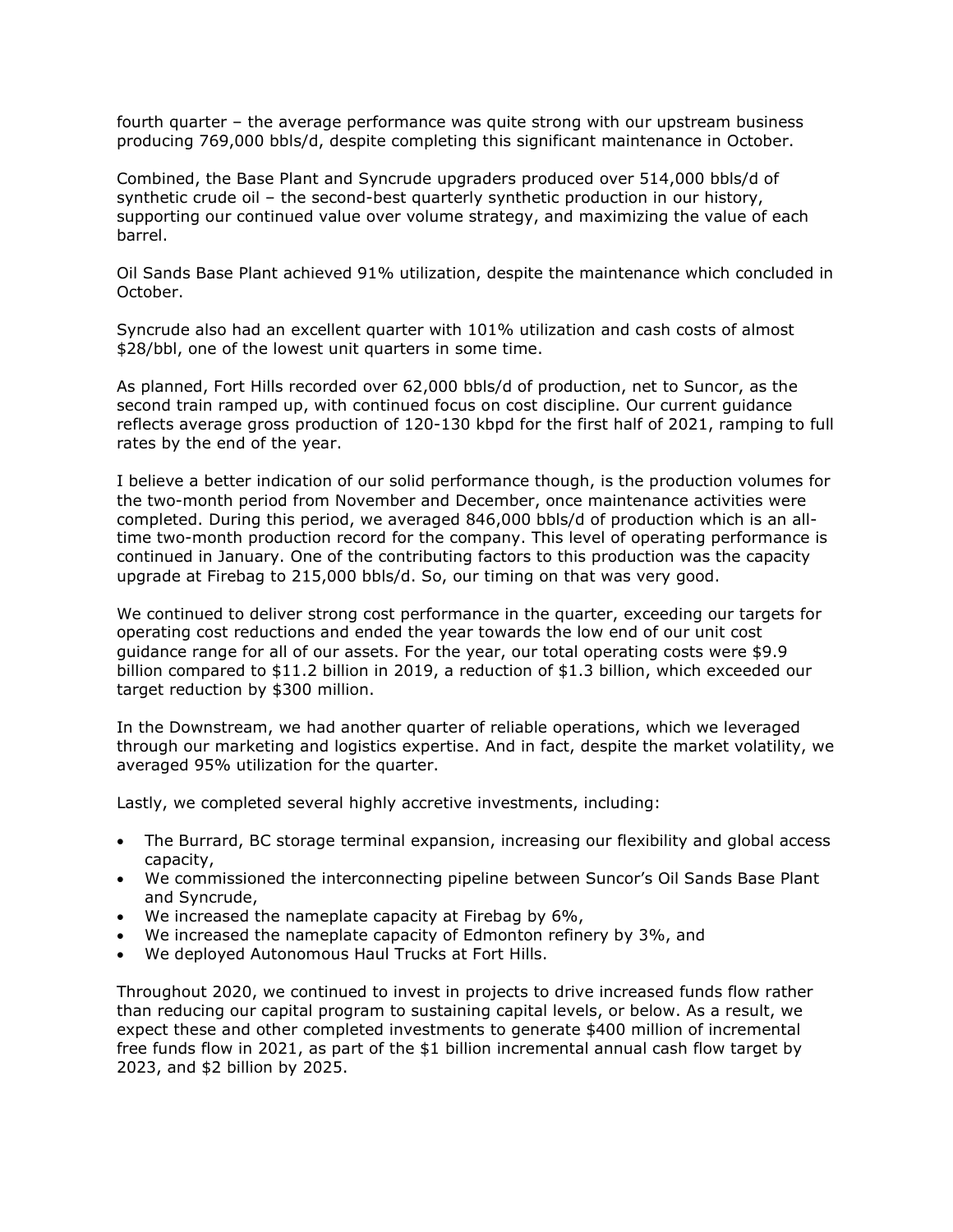Looking to 2021, we've restarted construction of the Cogen facility at Base Plant and the Forty Mile wind project, which is already accounted for within our current capital guidance. That said, despite the commodity price outlook being well above our planning basis for 2021, I can assure you that we will not increase our 2021 capital guidance above our current range. Let me say that again, we will not increase our 2021 capital guidance above the current range. And in fact, we continue to target the middle of our capital range.

 I am confident in the value that our Cogen and wind investments will add to Suncor's annual free funds flow and the long-term value to our shareholders, while also making some material steps in addressing our greenhouse gas emissions. Continuing to prudently invest in these types of projects strengthens Suncor in an increasingly volatile environment.

environment.<br>I'll now hand it over to Alister to go through our financial highlights.

## Alister Cowan  *Chief Financial Officer, Suncor Energy Inc.*  **Financial Highlights**

Thanks, Mark.

 In the fourth quarter, Suncor generated \$1.4 billion of funds flow from operations despite the maintenance at the beginning of the quarter. Now this excludes a one-time provision for a future payment of \$186 million related to a backstop guarantee provided in 2018 and 2019 for the Keystone XL pipeline, to ensure it continued to progress at that time. These results demonstrate solid performance across the portfolio and the value of our physically integrated model in a world with volatile commodity prices. We generated \$300 million of cash flow after all sustaining capital and dividends.

 Our price realizations remained strong. During the fourth quarter we saw bitumen price realizations improve by \$4.60/bbl Cdn while benchmark crude prices improved by only \$1/bbl Cdn.

 Our Downstream recorded \$415 million of operating funds flow, reflecting seasonally weaker headline cracks and lower margins on higher volumes of exported barrels. This also reflected a smaller FIFO uplift as compared to Q3, which was driven by relatively flat benchmark pricing in Q4. Our Downstream utilization was bolstered by taking advantage of the Burrard terminal expansion that Mark mentioned.

 In Q4, with seasonally weaker demand and in advance of 2021 planned maintenance, we leveraged the fixed cost nature of our business and storage assets to build refined product inventory. You will recall that we successfully implemented this strategy for the Edmonton refinery turnaround in 2018. We expect to capture maximum value for this inventory, as it will be sold into the summer driving season and improving economic environment.

 As Mark said, our full year operating expenses of \$9.9 billion came in below our target. This is a reduction of \$1.3 billion from 2019 which is \$300 million, or 30%, more than our previously communicated target. Similarly, the 2020 capital spend was comfortably within our guidance range which removed \$1.9 billion in capital from the midpoint of our original guidance range for 2020. We achieved these reductions while continuing to prudently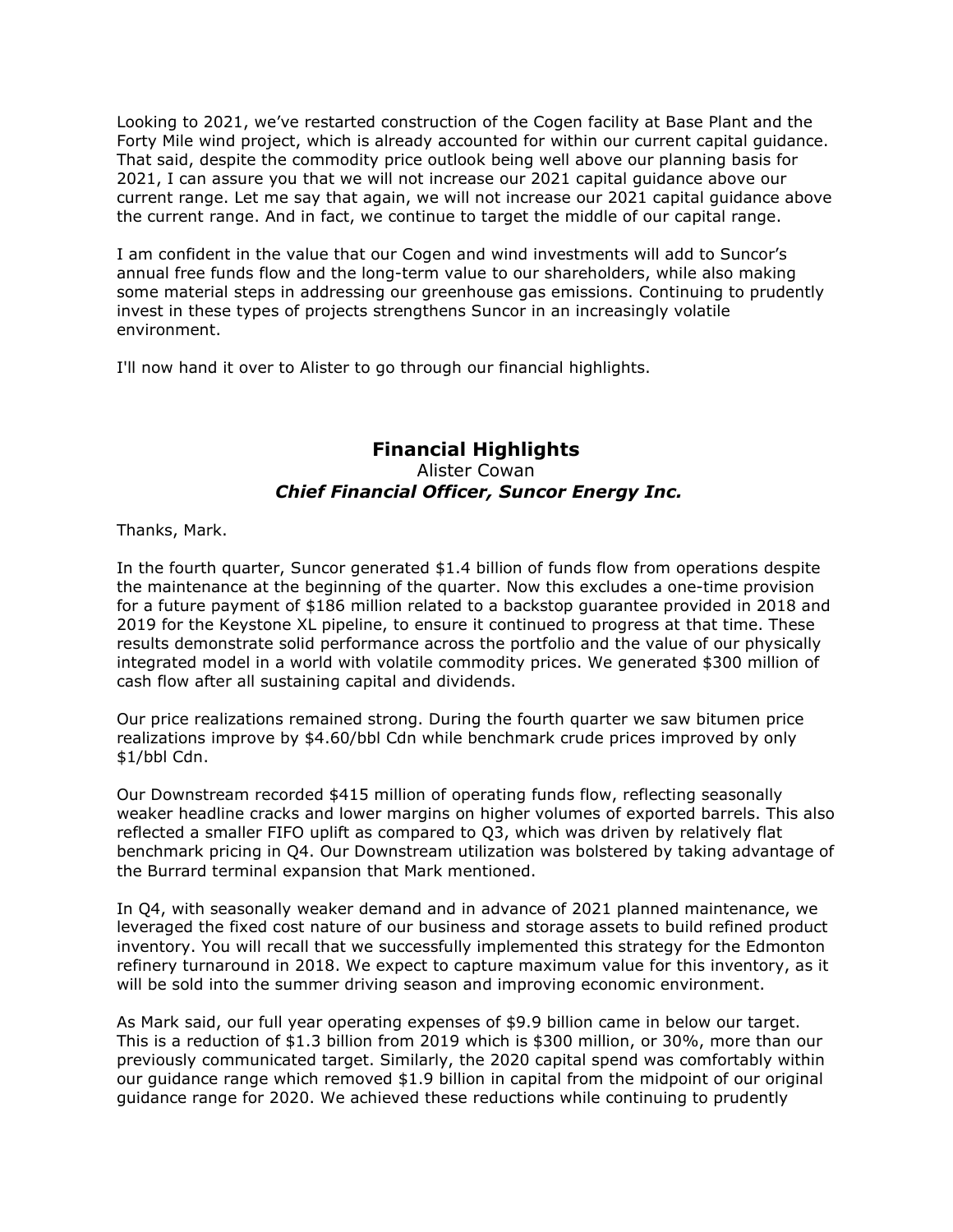invest in future cash flow growth, completing several highly economic initiatives as Mark highlighted.

highlighted.<br>As you saw in our December guidance, we had estimated at that time that we'd repay at least \$500 million to \$1.0 billion of debt and make \$500 million of share repurchases at much lower commodity prices than today's levels. As we all know, the macro pricing environment has improved since our guidance release. Should this be sustained, our allocation of incremental funds flow will be to debt reduction and further increasing the buyback. I will reiterate Mark's comment that our capital guidance range will not increase with higher commodity prices.

Let me address shareholder returns.

 At this time, we will not increase the dividend, preferring to use our funds flow to increase the share buyback as we believe our stock is deeply discounted – both in an absolute and relative sense. We remain committed to providing our shareholders with a 6-8% annual cash return. Dividends remain a big part of our shareholder returns, and as we reduce costs and enhance margins from the existing asset base, this will provide the foundation to increase the dividend going forward.

 So for clarity, at our updated ranges, at current commodity prices, for debt repayment are \$1.0-1.5 billion and share buyback \$500 million to \$1.0 billion – Now I do recognize that many analysts and investors use their own commodity price assumptions, so for guidance, should commodity prices increase further, we expect additional funds flow to be allocated approximately two-thirds to debt repayment and one-third to share buybacks. Again, as Mark has said and I have said, we will not increase our capital from the current guidance range.

range.<br>Mark, I'm going to hand it back to you to talk about the outlook.

## Mark Little  *President & Chief Executive Officer, Suncor Energy Inc.*

 Thanks, Alister. I'd like to emphasize an important point both Alister and I have made - as prices improve, and cashflow increases, we will allocate those funds to the balance sheet and shareholder returns. I don't think I need to say that our capital program will not change, but it won't.

 Reflecting on the 2020 performance, across all of assets it did not necessarily meet our expectations, nor that of the shareholders. Further, crude price weakness and a collapse in consumer demand unusually impacted both sides of our physically integrated model. Our share price, and its relative underperformance to peers, reflects these challenges. The management team and I are committed to restoring our performance to not only historic levels, but to further strengthen it by delivering on the \$2B cashflow commitment we made previously. In fact, I am very encouraged by the progress we're making to become a stronger, more resilient organization.

 Since the completion of maintenance in October, our asset performance has been extremely strong. In January, upstream production and downstream utilization was consistent with the performance in November and December – reflecting the best three-month production period in the company's history.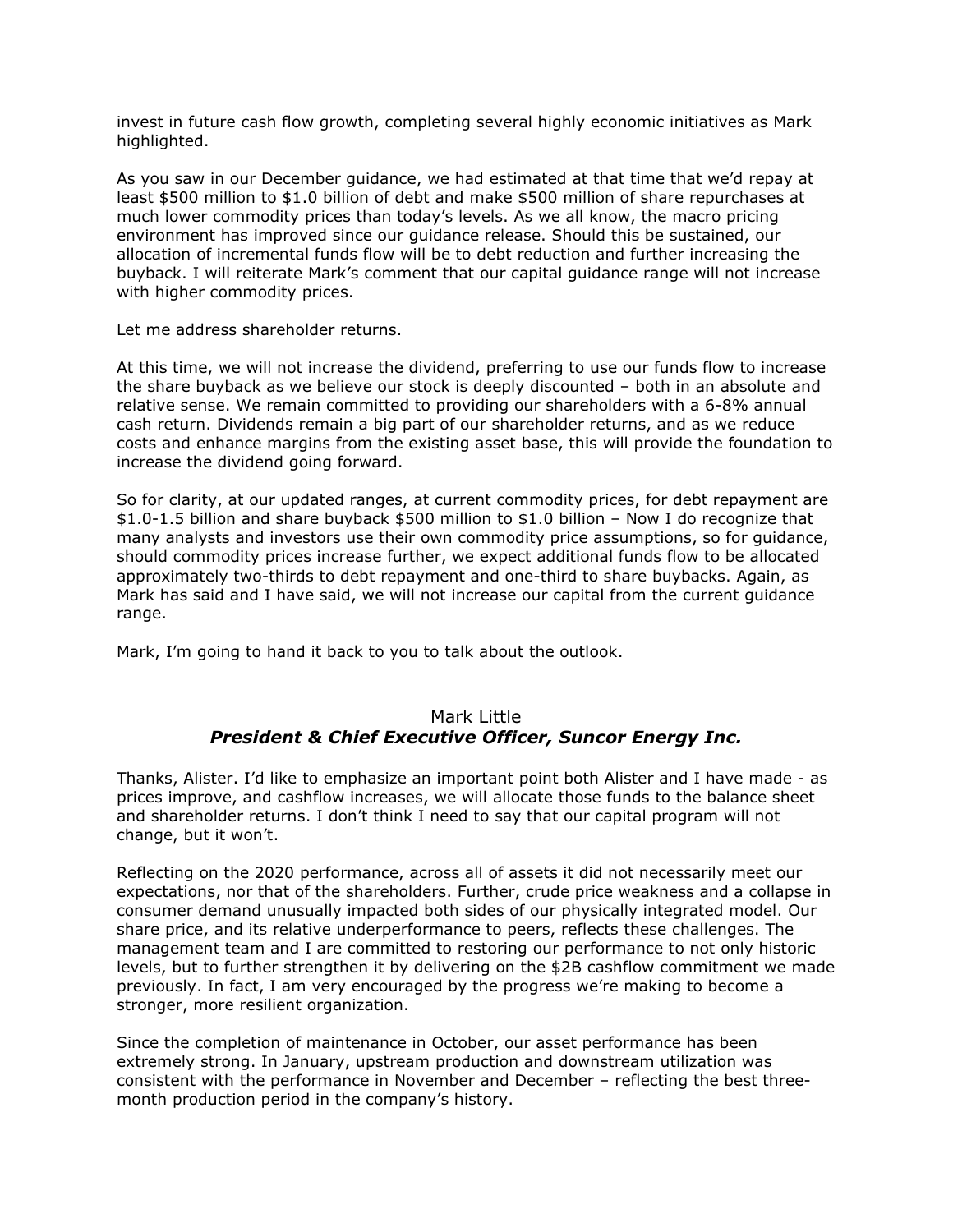Several actions taken in 2020 will have a positive impact to cashflow in 2021 and beyond, including:

- Lowering our cash break-even to maintain financial health and committing to significantly reduce our operating costs and capital spend. We successfully exceeded these targets in 2020 and will continue to structurally lower costs this year and going forward,
- Changes we made to operate Fort Hills resulted in significant cost reductions. The increasing production from the second train, which is focused on ramping up the mine capacity, will continue with cost discipline in order to maximize the value of this asset,
- Firebag maintenance and capacity upgrade were carried out during Base Plant upgrader maintenance to fully realize the new infrastructure and achieve higher production rates. As I stated in Q3 – we believe the timing was right as we expected that the price going forward would be higher than what it would be in October. This was the right call. Following the brief maintenance activity, the asset has been operating at over 210,000 bbls/d, or 98% utilization – capturing the full potential of the asset and higher pricing in late 2020 and into this year,
- The announcement of Suncor taking over as operator of Syncrude in Q4 of 2021, this is a very significant step forward for the asset – and in fact it will be the most significant governance change in the history of Syncrude. Similarly, to the structure and role as operator at Fort Hills, so it's very similar to that, so we'll operate Syncrude in a very similar way. It is anticipated to generate approximately \$300 million of incremental cashflow on an annual basis for Syncrude by capitalizing on the collective advantages of our regional operations – we're looking forward to realizing this value by building on the increased reliability of the asset over the past few years, and
- Lastly, and this is unique to Suncor, we continued to invest in high return economic projects, successfully completing several initiatives that I mentioned earlier. This not only focused on generating positive returns for our investors, but it will also help us drive down the carbon footprint of our business. Restarting the Cogen investment and Forty Mile Wind farm are great examples of this as we work to deliver on our commitment to add \$1B of incremental cashflow by 2023, growing this to \$2B/year by 2025, and reducing our carbon intensity by 30% by 2030.

 As consumer demand and pricing steadily improve and gain momentum, we have significant tailwinds to both our downstream and upstream businesses. In fact, I can't think of being in a better position than we are, as we come into 2021. The free funds flow generation capability of our business remains intact and, in fact, was enhanced during 2020.

2020.<br>I am confident that we'll deliver on our plans namely, significantly better safety and operational performance, strengthen financial position, and increasing shareholder returns.

And with that, Trevor, I'll turn it back to you.

 **Trevor Bell:** Thank you, Mark and Alister. I'll turn the call back to the operator to take some questions. Operator?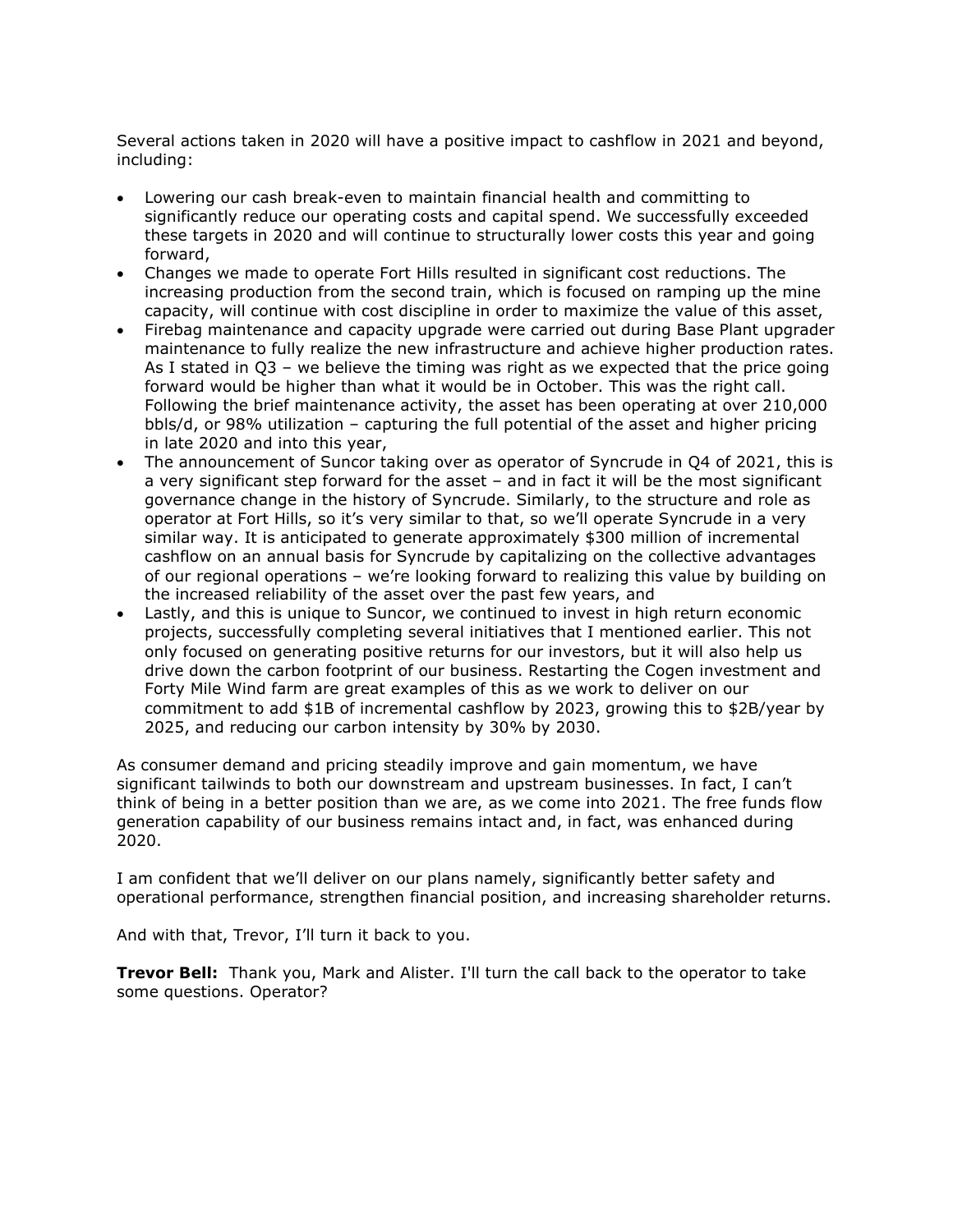**Operator:** Thank you, sir. (Operator instructions). Our first question comes from Neil Mehta, from Goldman Sachs. Your line is now open.

 **Neil Mehta (Goldman Sachs):** Thanks guys and appreciate the opening remarks here on safety. Maybe that's a good place to kick off on just operational reliability. 2020, Mark, as you said, was a tough year, where there was a lot of lost opportunity profit across asset by asset. But on a go-forward basis, it could represent an opportunity if you can capture back some of that cash flow. So, can you go through each of the core assets and what you are doing to drive operational improvement? And any quantification of that upside would be great.

 **Mark Little:** Ya. Thanks for the question, Neil. Clearly, and we've spent a lot of time in the last month or two, talking about our priority for me and the leadership team and the entire organization is operational excellence. We're committed to safety above all else and delivering on the reliability. That's consistent across the entire platform and all of the assets, including Syncrude. And so, in each situation where something's gone wrong, we focused our attention on how do we move forward and improve the asset performance and structurally integrate that so that we learn from things that have gone wrong.

 We are very encouraged by the progress that we're making. You can see it in our results in November and December and January. And even at Syncrude, you've seen their reliability, and 2019 was the second best in their history, and we have additional steps that we're taking to improve it further. So whether it's at Fort Hills, where we're now in the process of working with all the owners to ramp it up to full rates or whether it's capturing the \$300 million of gross savings for the partnership at Syncrude, or delivering on the reliability and production expectations at Base Plant, the focus is exactly the same. It's the #1 priority for the company, and that is where our attention will be.

 **Neil Mehta:** All right. I'm sure there'll be more questions on that. I guess the follow-up is just the framework around cash flow. So, in 2019 you produced \$10.8 billion of cash flow in a \$57 WTI environment. Today, we're sitting plus/minus that price. So, I know 2021 is a noisy year, but as you look out to 2022, you've got at least \$600 - \$700 million of cost savings, it seems to us that are going to flow through. And then you have another couple of hundred million dollars of upside from Syncrude. And even if you back out FX and weaker refining margins, sensitivities would suggest \$11 billion of cash flow in around that same oil price. Does any of that math seem off to you? And then of course, I'm not asking for a hard number, but just the framework around published sensitivities. And to the extent you get back to those 2019 levels of cash flow, that \$11 billion number should -- is it fair to assume that CapEx will stay in that \$5 billion range? Is that a -- or do you see that biased higher? And I'll let you take it wherever you want to with that.

 **Alister Cowan:** Yes. Thanks, Neil. I'll talk to that one. I mean it's – you know we're not going to guide you to cash flow. But if you think about the assumptions you laid out there, I don't think that's an unreasonable level. We have, as Mark said, structurally improved the operating cost of the business. So that will drive additional cash flow as we go forward. And obviously, the -- as we ramp up Fort Hills to full rates that will also help. What I would say on the allocation of that, we've been very clear. Debt repayment, strengthening the balance sheet and returning cash to the shareholders is our priority here. Do I think that capital is going to increase materially from the levels we set for '21? No, I don't. I think it'll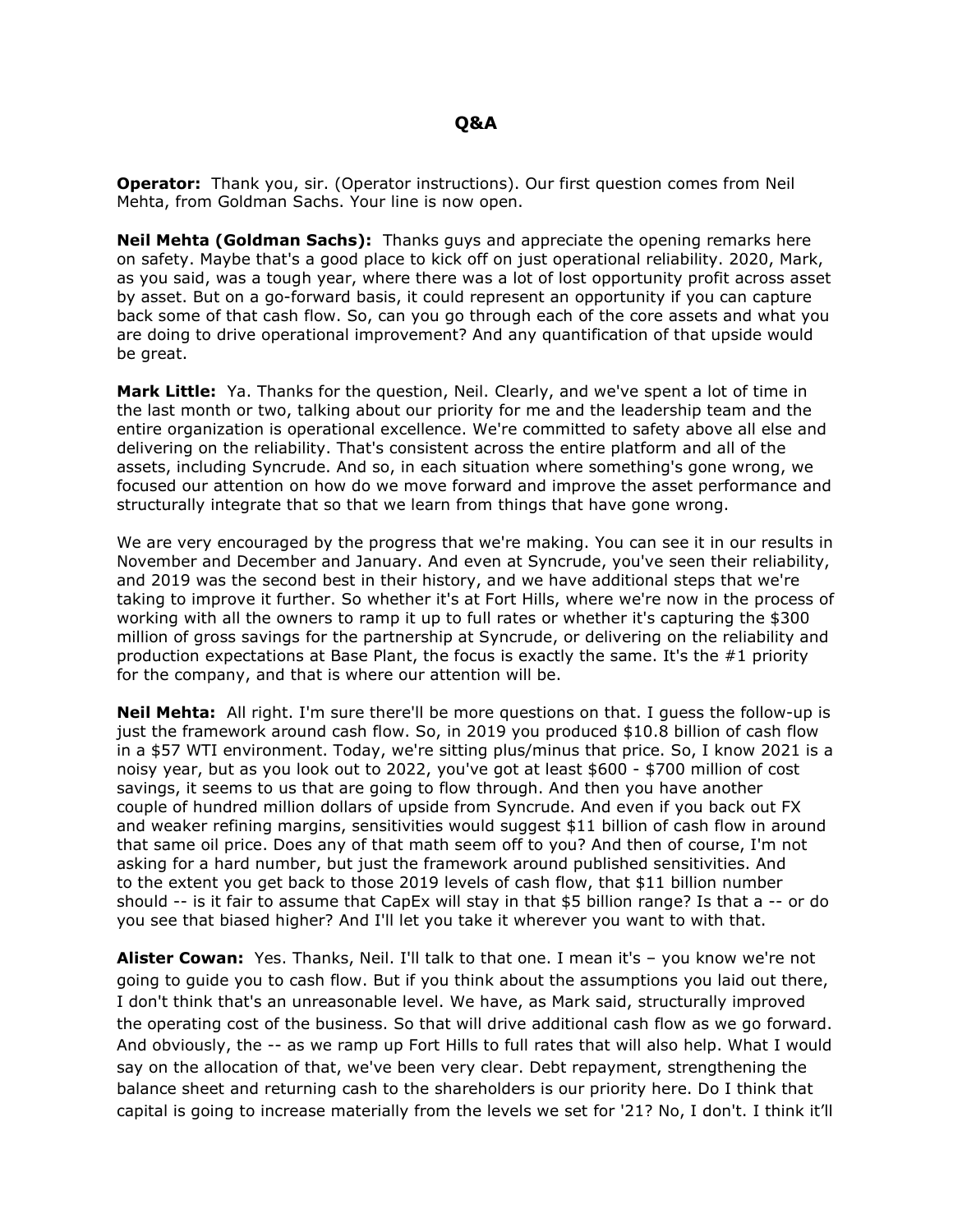be pretty consistent with those levels that you're seeing at this point in time. So, I think your assumptions would be for a very positive '22 and I would endorse that.

**Neil Mehta:** Thanks guys.

 **Operator:** And thank you, and our next question comes from Greg Pardy from RBC Capital. Your line is now open.

 **Greg Pardy (RBC Capital):** Ya, thanks, good morning. And I'll echo what Neil is saying, Mark, I know how much you care about your workers and so forth. So, appreciate you addressing the safety issues head on because they are so important. I wanted to dig back, you kind of opened up the door there on Syncrude. I was going to ask about that anyway. But it kind of gives you a bit of a forum. What is the path to success look like for Syncrude? You mentioned the operatorship, which is at the end of this year, you've done a bidirectional pipeline, but you're also starting to open up on governance. And I'm just curious as to how you -- what those changes are and then what you would see coming from them?

 **Mark Little:** Ya. Thanks, Greg. I appreciate it. You know with Syncrude, the original structure of it had an entire separate corporation oversee it because none of the owners actually did anything around Oil Sands mining or running upgraders from Oil Sands mined material, both of which are somewhat unique. And now over 80% of the ownership with ourselves and Imperial, where the owners are directly mining Oil Sands, and for us, we're also upgrading the material. So after a long extensive assessment by the owners, we concluded that the best way to maximize the net present value of that asset to all of the owners was to collapse the overhead structure and integrate it and eliminate the duplication of the overhead there and the corporate structure with Suncor and eliminate that duplication and just extract a lot more cash out of the asset than we would if we had all that duplication. So, this is the first major structural change or by far the most significant since it was originally constituted back in the '70s, and so this is a substantial change. And as I've mentioned, now it will look a lot like how Fort Hills looks in the way that it's managed and governed.

 **Greg Pardy:** Okay. And I'm going to ask a follow-up because I want to ask anything on other assets. But then -- so the decision-making, just correct me if I'm wrong then, under the JV structure, was it, in essence, did you have to get to unanimous decisions despite some owners owning relatively little. And as a result of this then, are you much more in the driver's seat than to -- between yourselves and IMO to kind of drive the decision making and the timing that you're looking for?

 **Mark Little:** There's really 3 different categories. There are certain decisions that we could take unilaterally and just move forward to operate the asset. There's other decisions that require 3 of the owners and 51% of the ownership to get through, and there's other decisions that require unanimous support from all of the owners. Most of the ones that require unanimous support are actually quite small. So, a lot of these decision-making hasn't changed. But it allows us to drive day-to-day decisions, implementation of technology, alignment around how the functional support and decision making, leveraging supply chain and business support. This is why it generates, you know, significant value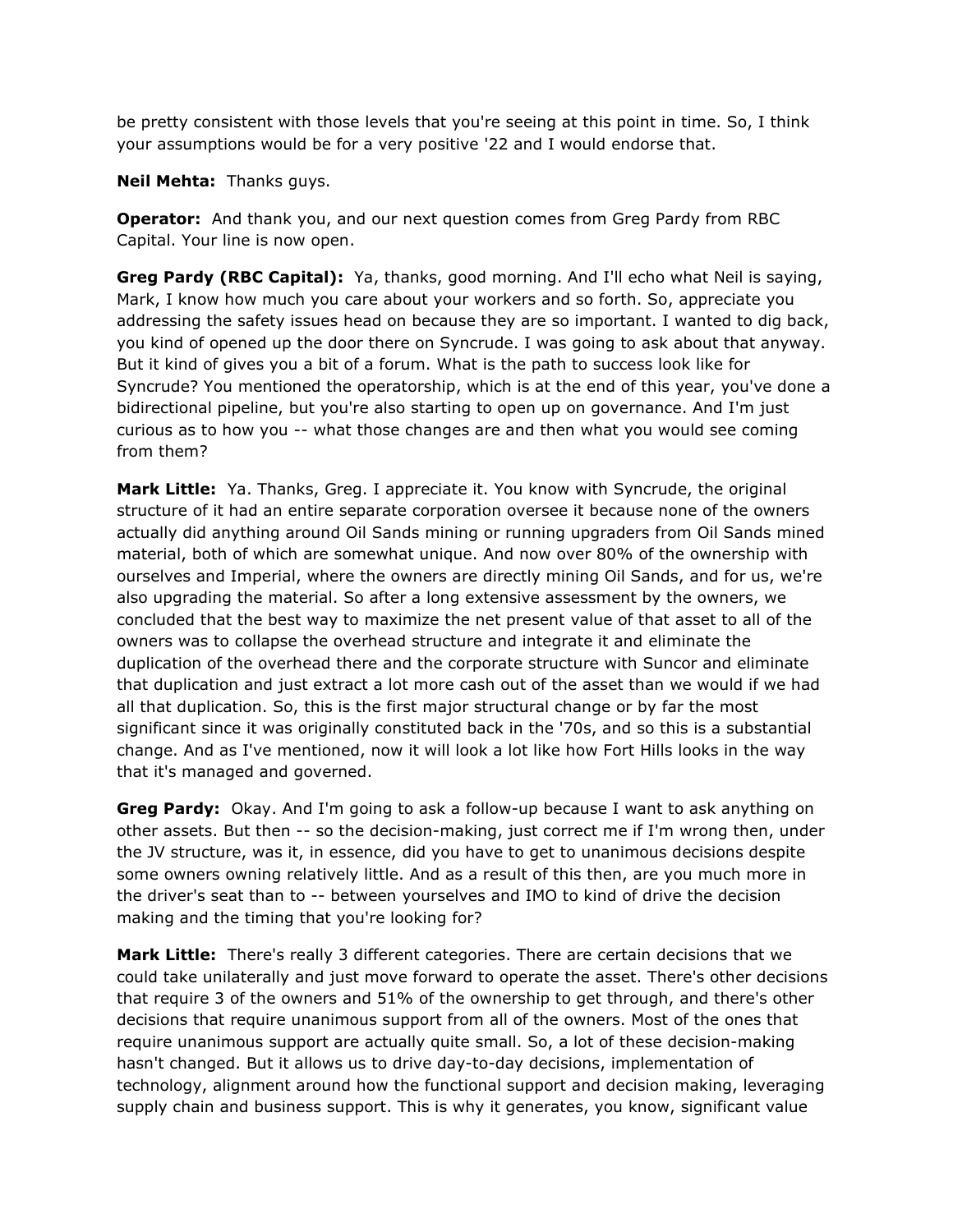without actually having to build any new assets or create a massive transaction associated with it. So, we're very optimistic about it. This is just about getting far more effective and efficient management structure for the organization. And I'm super encouraged by how the Syncrude team has been responding and all the great progress they've made in the last couple of years. So, we're very optimistic about this step.

**Greg Pardy:** Okay, terrific, thanks very much.

 **Operator:** And thank you. And our next question comes from Manav Gupta from Credit Suisse. Your line is now open.

 **Manav Gupta (Credit Suisse):** Hey guys, I wanted to focus a little bit on refining. Your utilization went up materially, but the actual product sales was down. I'm trying to understand, was this a decision taken because you saw the vaccine announcement and you thought probably let's hold back some inventory, so you get much better prices in 1Q. And this was one of the reasons you also saw a little bit of working capital headwind, which will all reverse. And obviously, the commodity prices are higher. So, the call has actually already worked. But I'm just trying to understand, was this the thought process of holding back some inventory?

 **Mark Little:** Ya. I mean, maybe I'd just say there's 2 factors that are driving the increase in working capital. One was inventory, I'll come to that in a minute. And the other is the fact that just commodity prices went up. When commodity prices go up, our receivables go up, our working capital goes up. So, I guess, in many ways, we would say that's a very good thing. On the inventory side, you know, there's a couple of pieces to it. Some is just cargo timing, but we're getting ready for some fairly significant work. And in the upstream organization, we actually have the most significant turnarounds we ever have.

 So, in our U2 upgrader at Base Plant, which is 2/3 of our capacity at Base Plant is going into turnaround for the first time in 5 years. And Syncrude is also taking their big coker offline this year as well for a turnaround. And then we also have a bunch of turnarounds in the refining, some of which we pushed from last year. And so, as a result of that, we've built inventory. If you go back and look at how we dealt with this in 2018, we built inventory, leveraged our entire asset base to use our own assets to build the inventory versus pushing it on to a competitor's assets and increasing their utilization. We think this is just prudent management. We're expecting to draw down this inventory in the first and second quarter as we move forward here. And we're very optimistic that we'll be selling a lot of the product inventory into the primary driving season as we get towards the summer.

**Manav Gupta:** Makes perfect sense. I have a quick follow-up on the debt reduction target. I'm trying to understand, is this \$1 to \$1.5 million debt reduction target basically based on organic discretionary cash flow generation? Because as I understand, as you talked about, this working capital of \$400 million will reverse. You'll have got probably \$300 million in asset sale proceeds from Golden Eagle. And then you have 1 -- over \$1 billion coming in from tax receivables. So, there's this additional \$1.5 to \$2 billion in cash coming in, on top of the free cash you're generating. So, I'm just trying to understand, is the guidance of \$1 to \$1.5 debt reduction purely based on the organic free cash flow.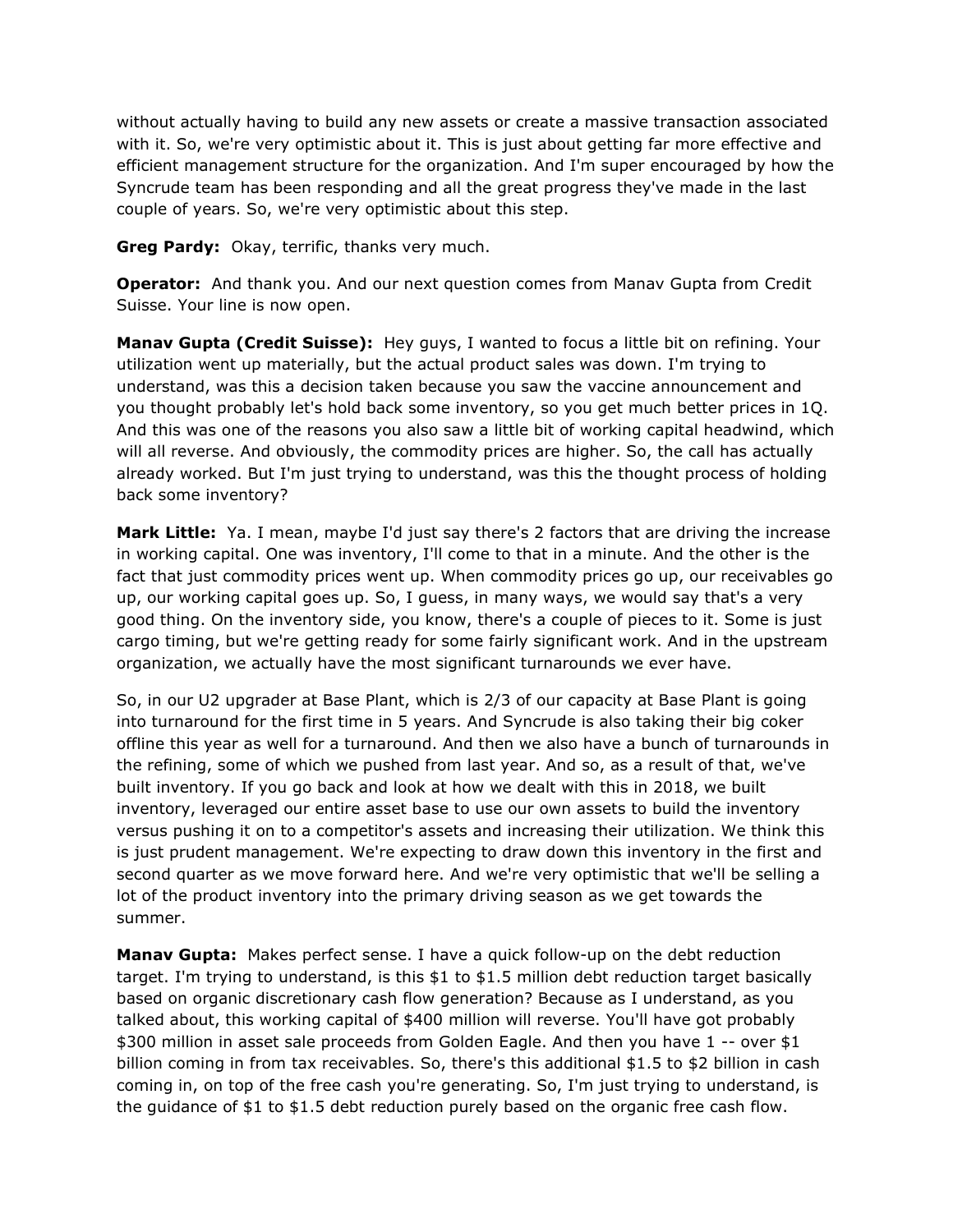**Alister Cowan:** Yes. Thanks, for that. I'll take that. Ya, I mean, what I would say is those are our commitments to the market, and obviously, based on I think lower commodity prices than many of you are using, which is why I gave you the 2/3 to debt reduction and 1/3 to stock buybacks, if you have a higher commodity price. But certainly, when we are looking at that, we look at it from cash flow from operations. I recognize we have our tax repayment coming in Q4. And obviously, we just announced the sale of Golden Eagle. These are additional cash flows that will come in and will be allocated in the same manner, as I've indicated.

**Manav Gupta:** Thank you so much for taking my questions.

 **Operator:** Thank you, and our next question comes from Asit Sen from Bank of America. Your line is now open.

 **Asit Sen (BofA Securities):** Thanks, good morning everyone. Mark, you mentioned investments in midstream opportunities and highlighted Burrard terminal. Just wondering if you could elaborate on the strategy, how you're thinking about synergies, investments and value add? Anything incremental?

 **Mark Little:** Yes. Thanks, Asit. You know, it's interesting because part of the issue with it is, we have highly competitive assets in the downstream side. So -- and you're seeing it right now is that despite the fact that product markets are oversupplied, some refineries have temporary shutdown, some have actually permanently shut down. We've been using some of this export infrastructure, both off the West Coast essentially and the East Coast to be able to export some product and be able to keep our utilizations high.

 And we're doing that and making money off of the exports. And so obviously, the returns are lower. But that's actually – you know, we see that as very positive. If you look at the New York Harbor crack strip, we're up \$2 a barrel higher than we were in the November and December time frame. So, we're very optimistic that, one, as we build inventory, it's a good position to be able to sell at high prices as we go forward into the driving season. And two, we're expecting strong recoveries associated with vaccines and such and easing of the lockdown. So, our view is that this infrastructure is an important way of managing the long-term profitability of these assets, having the flexibility and it's allowing to stay stronger in a relatively weaker market because we have such a competitive downstream. So, we - that's why we think it's been a very good investment for us.

 **Asit Sen:** That's very helpful, thanks Mark. I also wanted to get your thought process on this North Sea asset sale, which was nice. Just wondering if you could touch upon the strategic rationale, valuation consideration and further opportunities in the region given a stronger macro, how you're thinking about the entire portfolio?

 **Mark Little:** Yes. The thing with Golden Eagle is for every one of our assets, we have an end-of-life date where we view that we kind of time out because we're not really an end- of-life player in all of this. And so, we've – this has just been very disciplined with what we've always said. We're kind of an early-to-late life, but not end-of-life player. And so, we felt that Golden Eagle -- we've talked about this before that we would be exiting the asset or looking to exit the asset around this time. You know, it could have been a little sooner,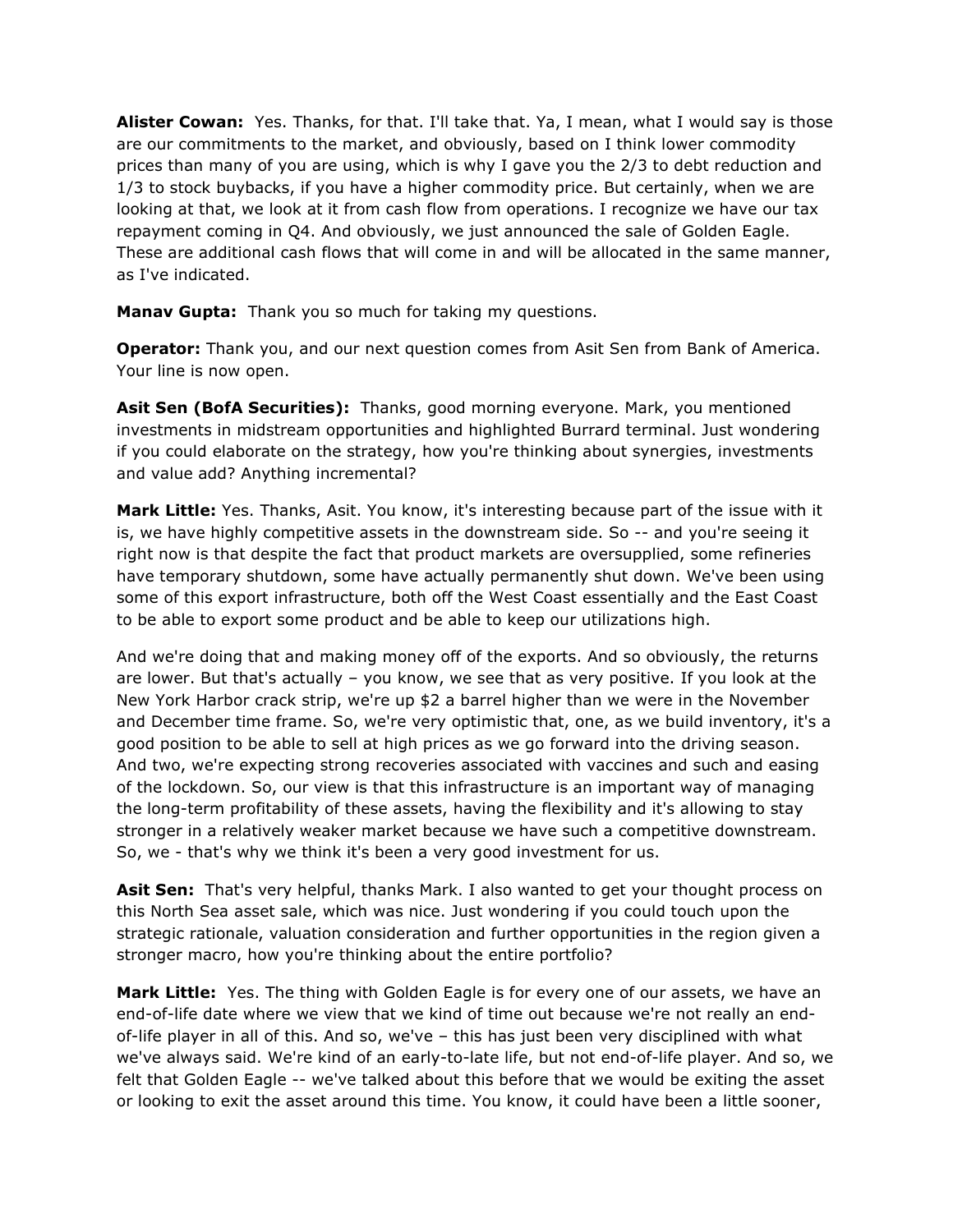it could have been a little later. We like the transaction. We feel that it doesn't sell at a distressed price that we would have seen last year. And so, this is just disciplined and following our normal course. The joy for us is this is actually all about making the right economic decisions for the shareholder and whether our reserves go up and down and all that kind of stuff, it doesn't really matter to us. We've always said E&P, it's about driving cash flow for the shareholder, and that's why we're exiting Golden Eagle. This is just disciplined execution of our strategy.

**Asit Sen:** Very clear, thank you Mark.

 **Operator:** And thank you, and our next question comes from Phil Gresh from J.P. Morgan. Your line is now open.

 **Phil Gresh (J.P. Morgan):** Hey, good morning, how are you? [Mark Little: Very good, thanks Phil]. Good. First question, I know there's been a lot of questions on costs. So, I hate to be redundant, but a lot of energy companies through the downturn took temporary cost actions. And I was just curious, how should we think about the structural cost reduction actions that you're taking moving forward relative to potentially the return of any of these more transitory cost actions that you took?

 **Alister Cowan:** Thanks, Phil. I'll take that one. Ya, we -- as you as you saw, we exceeded our \$1 billion target by 30%. So, we reduced the cost by \$1.3 billion compared to 2019 levels. Now we've talked initially that we thought about a third of those were really structural reductions, and the rest would come back in over time. As we've gone through the year, I would say that more about 50% now, I would say our structural reductions in our costs. So, we've been able to significantly improve on those structural reductions as we go forward. The other 50%, I think, will take some time, and come back in over the next 2 to 3 years. And I think as we go forward, you're starting to see the execution of the implementation of the \$2 billion of additional cash flow, some of which is obviously further cost reductions across our business in the next couple of years, some of which are margin additions and then some of which are new business, such as the investment in Cogen and the 40-mile wind project, which will come in '25. So, you're beginning now to see the real execution and the delivery of the benefits of that strategy.

 **Mark Little:** Well, and Alister, maybe I would just add to that is, as you look in 2021, we have several initiatives underway to continue to increase the structural change associated with it. And this is part of the Suncor 4.0 strategy, implementing company-wide processes to drive further efficiencies and structurally drive down the cost structure, which is exactly what Alister said. It's part of the \$1 billion of incremental cash flow by 2023. So, we continue to increase the structural cost changes here even in this calendar year.

 **Phil Gresh:** No, that's helpful. If I think about other times in the past when you've talked about, say, a \$20 a barrel OpEx target for Oil Sands and Fort Hills and I think a \$30 a barrel or lower target at Syncrude. How would you calibrate those targets today relative to the \$2 billion of cash flow improvements you've talked about in terms of timeline?

 **Mark Little:** Ya. It's interesting. We see these as basically incorporated in these targets that we've set around structurally changing it. You know, at Syncrude, as an example, we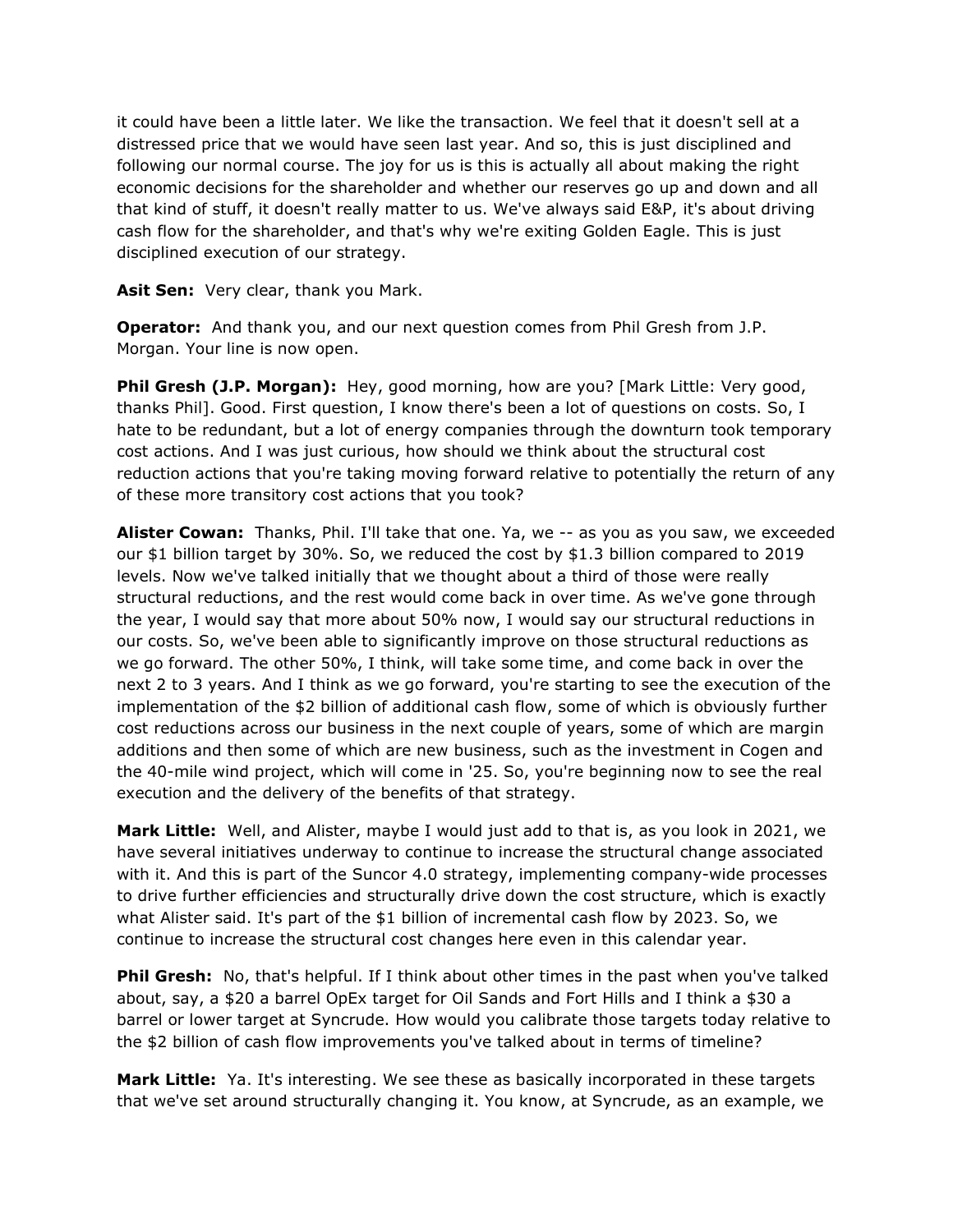said 90% and \$30. We think we basically have the capability to deliver on 90%. This year, the high end of our range on that asset shows the 90% utilization although it's a big turnaround year, and we still have some challenges associated with executing big work with COVID. But the cost structures lagged associated with it. And this decision around changing the governance structure of Syncrude, we think is the final piece that's required to deliver on it. At base plant, a lot of this is incorporated in these decisions that we've made, which also includes driving down the overhead structure of the company. So, the \$2 billion helps us in actually achieving these cost targets that you mentioned.

 **Phil Gresh:** Sure. Last one for Alister. Just on the commentary you made around the dividends, how should we think about whether it's like maintain a certain breakeven target or an eventual return to growth in the dividend? Just any more color as to how you're thinking about that? Obviously, very clear in the debt reduction versus the buyback piece.

 **Alister Cowan:** Ya. Thanks, Phil. You know, we -- when we reset last year, we reset to a \$35 WTI breakeven to cover sustaining capital on the dividends. As we are executing on our cost reduction and productivity plans, we're driving down the cost side of the business. So that allows us within the \$35 WTI breakeven to increase the dividend. So, the breakeven will stay the same, but driving down operating costs, driving down, sustaining capital gives us the scope to increase the dividend as we move forward. And we're very confident about our capability and the execution of that.

#### **Phil Gresh:** Okay, thank you.

 **Operator:** Thank you, and our next question comes from Dennis Fong from CIBC World markets. Your line is now open.

 **Dennis Fong (CIBC Capital Markets):** Thank you and good morning, and thanks for taking my questions. The first maybe relates a little bit to, I guess, Neil and Phil's question. I know you've been very specific about talking about the restart of both the Cogen and the wind farm project not impacting this year's capital spending expectations. How should we be thinking about the balancing act of improving cost structure, both from a cash cost and a CapEx savings component of things associated with -- and counterbalanced, I guess, with the increased spending associated with the restart of both of these projects, kind of this year and going forward through the completion of both projects? And I've got a follow-up as well. Thanks.

 **Mark Little:** Well, Dennis, in this particular case, I mean one of the reasons that we didn't just plow ahead with them is we wanted to make sure when we announced our guidance last year, is we wanted to make sure that if we move forward with these projects, 2 things were true. One is we weren't going to stop again because it's very disruptive to have that happen. And then secondly, we wanted to ensure that we could deliver on the capital guidance. So, there's been a lot of focus on optimizing capital even since we released guidance. We feel comfortable now that we can deliver these projects, we're targeting and continue to drive to the middle of the range of the capital targets we put out there, and we feel very confident that these are great value adds for our shareholders. So, we're excited about moving forward on these.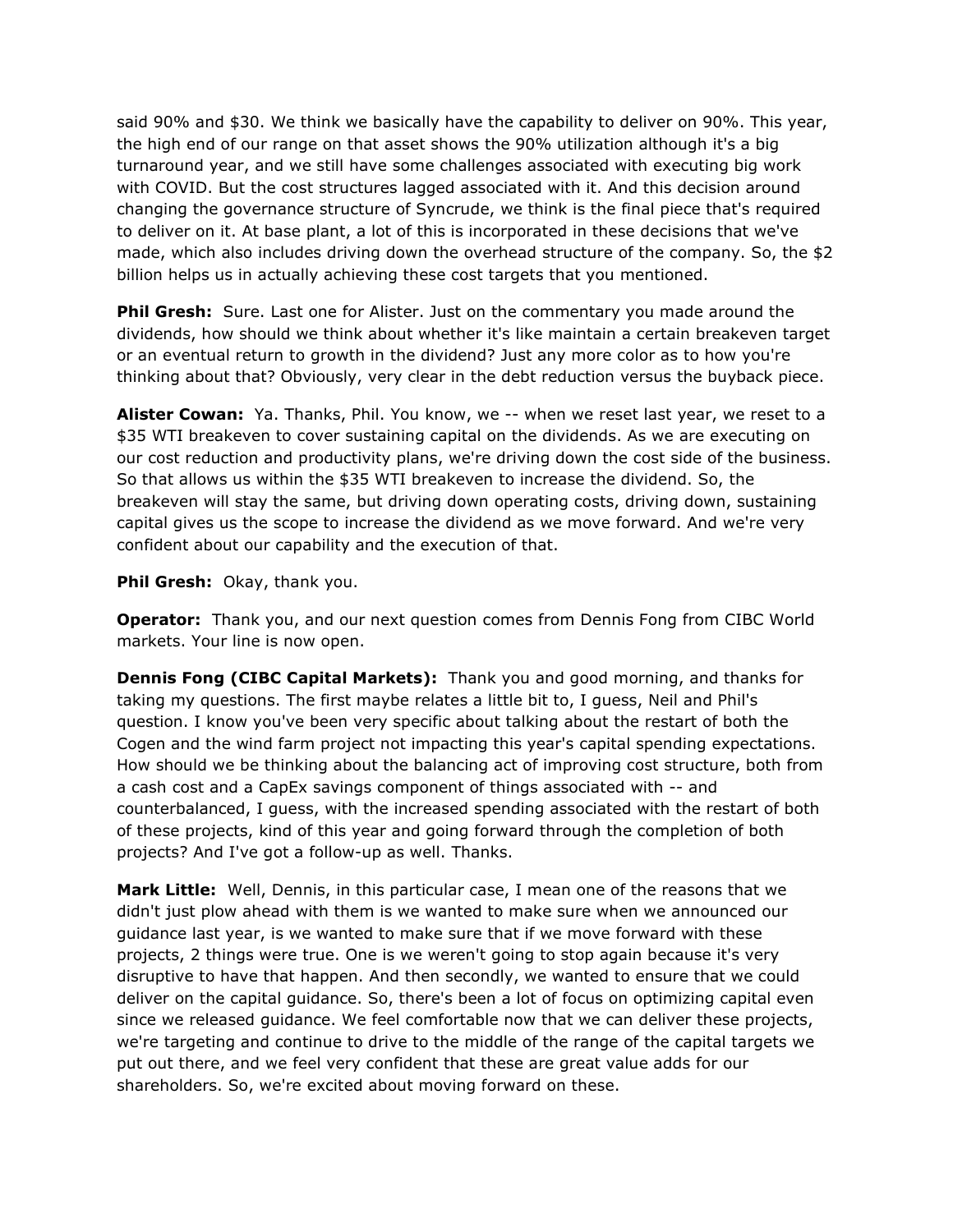**Dennis Fong:** Okay. Great. No, that's great color for this year. And just to make sure on -- I would presume that also carries forward to subsequent years as some of that spending increases in, we'll call it, '22, '23, just in terms of free cash flow improvements via kind of savings in the cost structure of the business, which could maybe potentially offset some of the impacts of the increased levels of spending just from a free cash flow basis for the company?

 **Mark Little:** Ya. I mean, if you're referring to these two investments specifically, this is kind of peak spending on these two assets as we move things forward. So we're really -- we have about \$1.1 billion left on the Cogen, but just generally associated with it, one of the things we're setting up for, and that's why I feel like we're very well positioned is despite the weak stock price, we positioned ourselves to generate significantly higher free cash flow than even where we were in 2019, if the commodity prices and stuff support it. And as a result of that, we can actually pay down the debt, as Alister mentioned, 2/3 going to debt and the rest going to share buybacks. We think at this point in time, particularly given the relative and absolute weakness of the share price, this is a great way to allocate cash flow. As we go forward, our expectation is to be very disciplined on how we manage the cash as well. So that we can keep this going and keep very strong free cash flow as we go forward.

 **Dennis Fong:** Great. Great. And so, my follow-up is really on the operational side with respect to the bidirectional pipeline. Obviously, there's a significant amount of turnaround activity that is being driven by, I guess, both U1, U2 and the Syncrude facility in Q2. How should we be thinking about the actual utilization of the pipeline through that turnaround period? I guess, unfortunately, just the timing of these turnarounds happen to be significant. And what are some of the, I guess, testing measures or kind of performance metrics that you're looking for out of this bidirectional pipeline? And how are you planning to integrate that into existing operations and maybe just trying to understand what the net benefit happens to be for this year and what the puts and takes happen to be obviously given in an outlier year with respect to maintenance?

 **Mark Little:** Ya, a good question. I mean, it's interesting because the complexity of this is it almost allows us -- this is almost like running a linear program in a refinery. We expect the utilization to capture every economic opportunity that presents itself to be able to optimize between the 2 sites. And in fact, as soon as we started up the line, we started moving sour synthetics from Base Plant into Syncrude to hydrotreat them and sell them as sweet synthetics and capture the spread. And so, depending on the situation around mine throughputs, refinery – or upgrading utilizations, hydrotreating utilizations and such. The focus is maximizing the value of this line on every opportunity that exists. So we'll do it just like we do our other assets, what was the economic opportunity and what percentage of it did you capture and so that's what we're looking for in this, and it significantly improves the flexibility of Syncrude to maximize the value.

 The example we've used in the past is we've literally been selling bitumen at a discount when the upgrader at Syncrude is running below utilization because they've had some mining problem for a period of time. You know, it's crazy when you own both, and these assets are essentially side by side. Now we have the opportunity to capture that to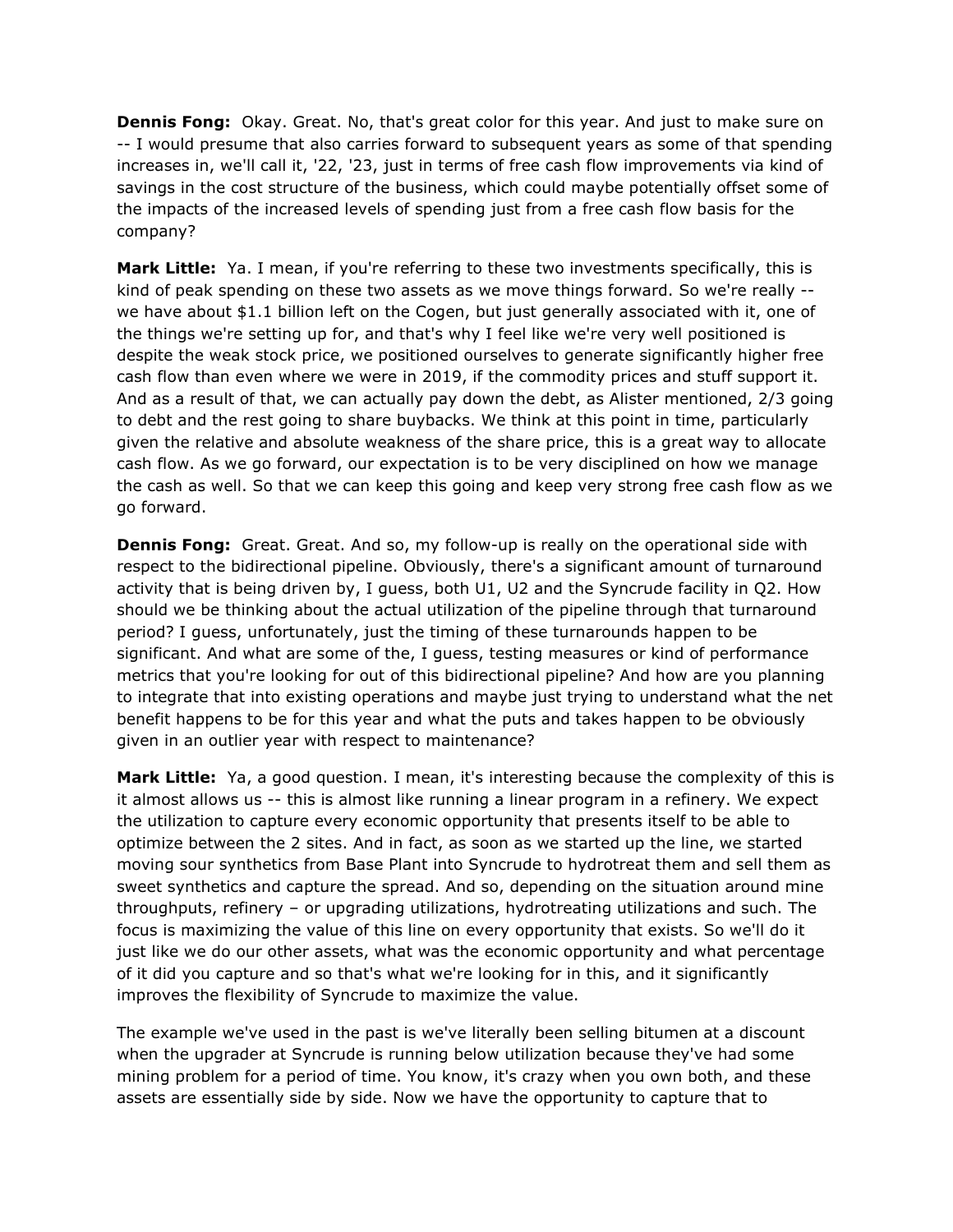relatively significant volumes. That's our focus, and this is what drives value for the shareholder.

**Dennis Fong:** Great, thank you.

 **Operator:** Thank you, and our next question comes from Menno Hulshof from TD Securities. Your line is now open.

 **Menno Hulshof (TD Securities):** Good morning everyone and thanks for taking my questions. I'll just start things off with a follow-up on low carbon energy. If we look beyond Cogen and 40 mile, you have 4 other opportunity buckets, including biofuels, enhanced extraction, renewables, and energy efficiency. So, of those 4, where are we most likely to see the biggest push from a capital allocation perspective? And can we reasonably expect that low carbon wedge to increase over time?

 **Mark Little:** Ya. It's interesting this year, like if you take the midpoint of our guidance, we're spending about, on these initiatives that we just talked about, about 10% of our total capital between Cogen and the wind farm and such. And so that's actually where we're at. And you know, I would say that, that's probably in the ballpark. We're still working through our strategy. We have a -- we're planning on a virtual investor conference coming up in May, where we're going to walk through this in some level of detail and where the areas that we think we could play. I mean, obviously, it's fairly early days. But in the electrical markets, we already use Cogen, export it to the market to drive down coal power generation in the province of Alberta, which is the target of this investment.

 We're already in biofuels with the ethanol plant that we have and playing in that. So -- and energy efficiency is one that pays all day long for the shareholders, if you have an economic return, obviously, that's going to be a key area. So, I think it's -- we'll get into a little bit more detail when we get to May, Menno.

 **Menno Hulshof:** Okay, Thanks Mark. And just to quickly, just -- I guess, the follow-up question would be related to market access. Are you seeing any notable developments on Line 5 at the moment? And how confident are you that on streaming of Line 3 replacement is still a year-end event?

 **Mark Little:** Well, it's interesting on Line 3. I mean, clearly, just in the last couple of weeks, more permits have been issued, and it's moving ahead. So, you know, I think that our confidence in that continues to increase. And we feel really good about that. Whether it happens exactly at year-end or not, I don't think it's all that relevant. But we think it's on track for around that time frame. With Line 5, we believe shutdown is a very low probability event. The pipeline are the safe -- are very safe in that system, and it serves many consumers, both in Central Canada, Québec, and Ontario as well as Michigan and Ohio. So, you know, we think it's very important to those economies. Enbridge Mainline and their focus on that -- so that's -- we use that to get product into Ontario and such.

 But one of the things we have, is we have this Portland pipeline, which we now own exclusively that allows us to bring waterborne crudes into Montreal. So, if it turns out that we had a risk, we think we're better positioned than anybody in this market to keep our